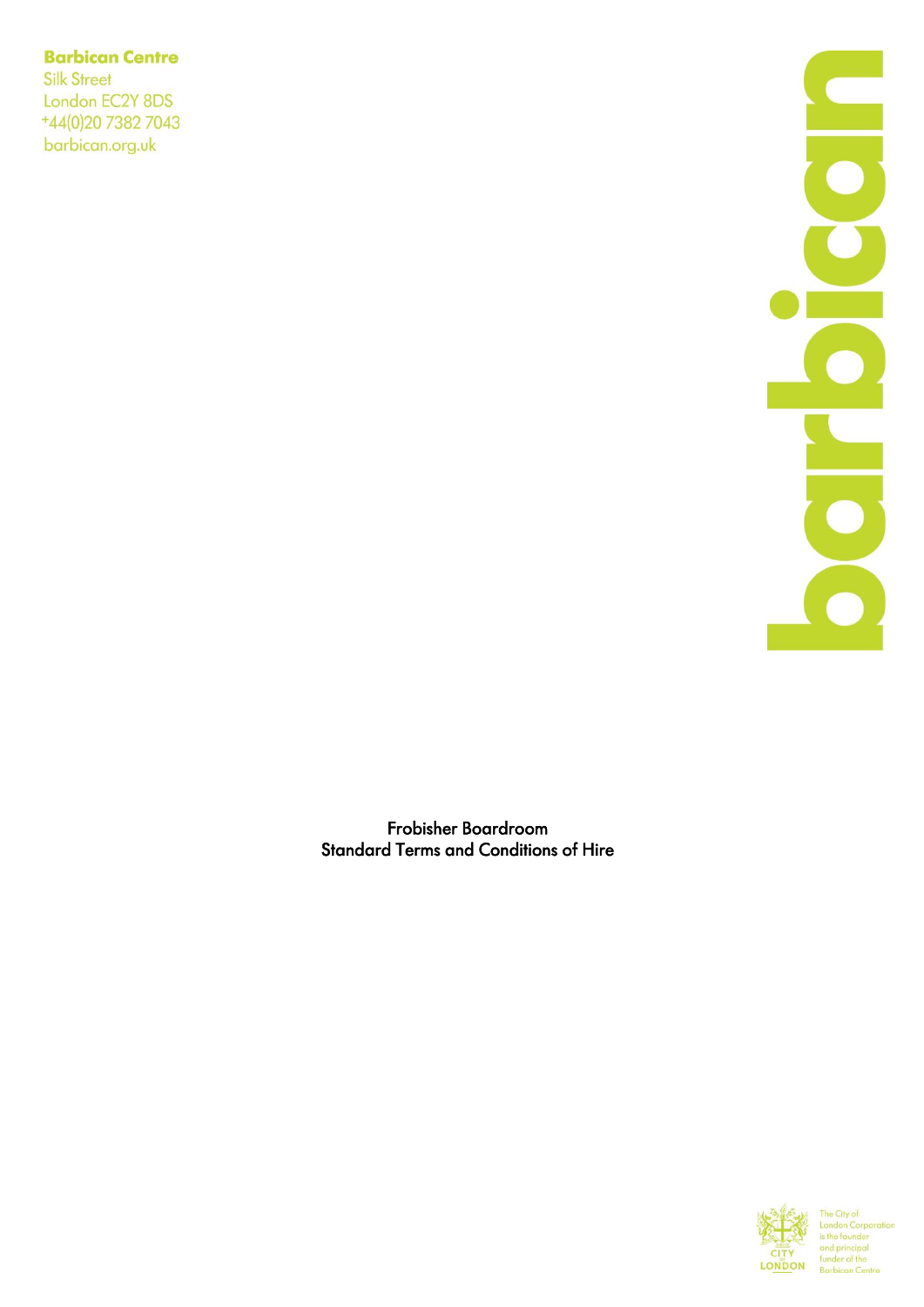#### City of London Corporation ("The City") Barbican Centre STANDARD CONDITIONS (Edition April 2013)

# The following are the Standard Conditions applicable for the hire and use of parts of the Frobisher Boardroom at the Barbican Centre as referred to and set out in the Hiring Agreement.

#### 1. Definitions & Interpretation.

The following words shall have the meanings set out below:

1.1 "the Centre" shall mean the Barbican Centre which are referred to and set out in the Hiring Agreement.

1.2 "Cancellation Charges" means those charges payable by The Hirer in accordance with the terms of these Standard Conditions and the Hiring Agreement in cases where The Hirer cancels the Event prematurely;

1.3 "The Hirer" means the person(s) firm(s) or company or companies named as the licensee in the Hiring Agreement and when more than one Party is named, the Hiring Agreement shall be deemed to be entered into with all such parties jointly and severally.

1.4 "the Venue" means one or more specified parts of the Centre to be hired by The Hirer (together with the rights in connection with the common parts of the Centre) as are specified in the Hiring Agreement.

1.5 "the Managing Director" means the Barbican Centre's Managing Director or the Managing Director's duly authorised agent or representative whose details may be made known by The City to The Hirer from time to time.

1.6 "The City" means all or any of the City of London Corporation or as represented by the Managing Director of the Centre,

1.7 "Consents" and "Approvals". All consents or approvals unless otherwise specified are to be given by the Managing Director.

1.8 "Hire Charges" means the hire charges to be paid by The Hirer in accordance with the Hiring Agreement

1.9"Deposit" means the sum of money referred to and particularised in the Hiring Agreement which will be paid by The Hirer upon acceptance of the Hiring Agreement;

1.10"Event" means the Event for which any use of the Venue is permitted by the Hiring Agreement the details of which are included in the Hiring Agreement.

1.11 "the Hiring Agreement" means any agreement for the hire and use of the Venue which incorporates these Standard Conditions.

1.12 "Period of Hire" means the period of use of the Venue as specified in the Hiring Agreement.

1.14 "Minimum Commitment" means the minimum charges set out in the Hiring Agreement, if appropriate.

1.15 "Additional Services" means those additional services referred to in the Hiring Agreement incorporated in Schedule 3 (Optional Clauses) or subsequently provided at the Hirer's request.

1.16 "the Agreement" means these Standard Conditions and the Hiring Agreement together with such other documents as are more particularly referred to and defined in clause 31.

1.17 Words importing the masculine gender include the feminine gender, words in the singular include the plural and vice versa and words importing individuals will be treated as importing corporations companies and/or partnerships and vice versa.

1.18 The Agreement shall be the sole terms applying between The Hirer and The City and for the avoidance of doubt all other conditions of contract, or terms of trade, supplied by The Hirer are specifically excluded and do not amend or displace the clauses as agreed and referred to in the documents forming part of the Agreement. 1.19 "Party" and "Parties" shall mean respectively the City or the Hirer or both as the case may be.

### 2. Booking.

2.1 To book the Venue, The Hirer must complete and accept the terms and conditions of the Hiring Agreement and pre pay the full balance as outlined in the Hiring Agreement.

The booking shall come into effect and the Agreement shall come into existence and be binding on both the Hirer and the City only when the City receives from the Hirer the acceptance of the Hiring Agreement together with the agreed Deposit payment.

2.2 Until such time as the completed Hiring Agreement and Deposit is received and the City has issued a formal notice of acceptance the City will only hold the proposed dates for the benefit of the Hirer as an option which option will lapse if the Hiring Agreement and Deposit are not received.

2.3 The City shall send The Hirer e-mail notification of acceptance as confirmation of the booking on receipt of the Hiring Agreement and Deposit.

#### 3. Booking Information

3.1 The Hiring Agreement sets out the nature of the Event and may also state the maximum and minimum number of people expected to attend it. If for any reason the Hirer's requirements change the Hirer should notify the City immediately providing details.

3.2 The City reserve the right at all times and without liability to the Hirer to cancel the Hirer's booking if it appears to the City that the Event is of a type substantially different from that stated in the Hiring Agreement.

# 4. Cancellation by the Hirer.

The Hirer shall be entitled to cancel the Hiring Agreement provided that the Hirer first notify the City in writing enclosing payment of the applicable Cancellation Charges as set out in the Hiring Agreement subject to any Deposit already paid by The Hirer.

# 5. Cancellation by the City.

5.1 The City may cancel the Hiring Agreement and terminate this Agreement at any time with immediate effect and without any liability to the Hirer if circumstances or events outside the City's reasonable control prevent, delay or substantially affect performance or the City's ability to perform this Agreement.

5.2 Circumstances or events outside the City's reasonable control shall include (without limitation) acts of God, fire and damage to the Centre, refusals to grant licences, strikes, lock-out or industrial action (whether involving The City's employees or a third party's), the need to use the Venue for a national emergency and / or the City's belief that the Venue will not be fit for public use at the time of the Event, or any act or omission of the Hirer or of the Hirer's employees, agents or contractors.

5.3 The City may also cancel the Hiring Agreement and terminate this Agreement if, in the City's reasonable opinion any of the following situations occur and within 7 calendar days of Notice by the City the Hirer has not remedied the default or breach (if remediable):

(a) The Hirer is in material breach of the terms of Hiring Agreement, including the Standard Conditions.

(b) The Hirer has failed to provide as cleared funds in respect of any payments due at the times stipulated in the Hiring Agreement.

(c) Circumstances arise by which the Event gives rise to a risk of damage to the Venue, or other property owned by the City.

(d) The advertising or proposed conduct of the Event is open to reasonable objection.

5.4 The City may also cancel the Hiring Agreement and terminate this Agreement if, in the reasonable opinion of the Managing Director, it is necessary to perform or complete essential remedial or refurbishment works to any facilities forming part of the Hiring Agreement (including the Venue).

5.5 If The City cancel the Hirer's Booking in any of these circumstances, the City will, as far as is practicable, give notice in writing to bring the Hiring Agreement to an end immediately, and The City will refund any Deposit paid by the Hirer unless the cancellation is related to acts or omissions of the Hirer, the Hirer's employees, agents or contractors.

5.6 Where the City cancels the Hirer's Booking under clause 5.4 above, the City will where it is possible to do so use reasonable endeavours to provide an alternative booking to an equivalent value within a reasonable period.

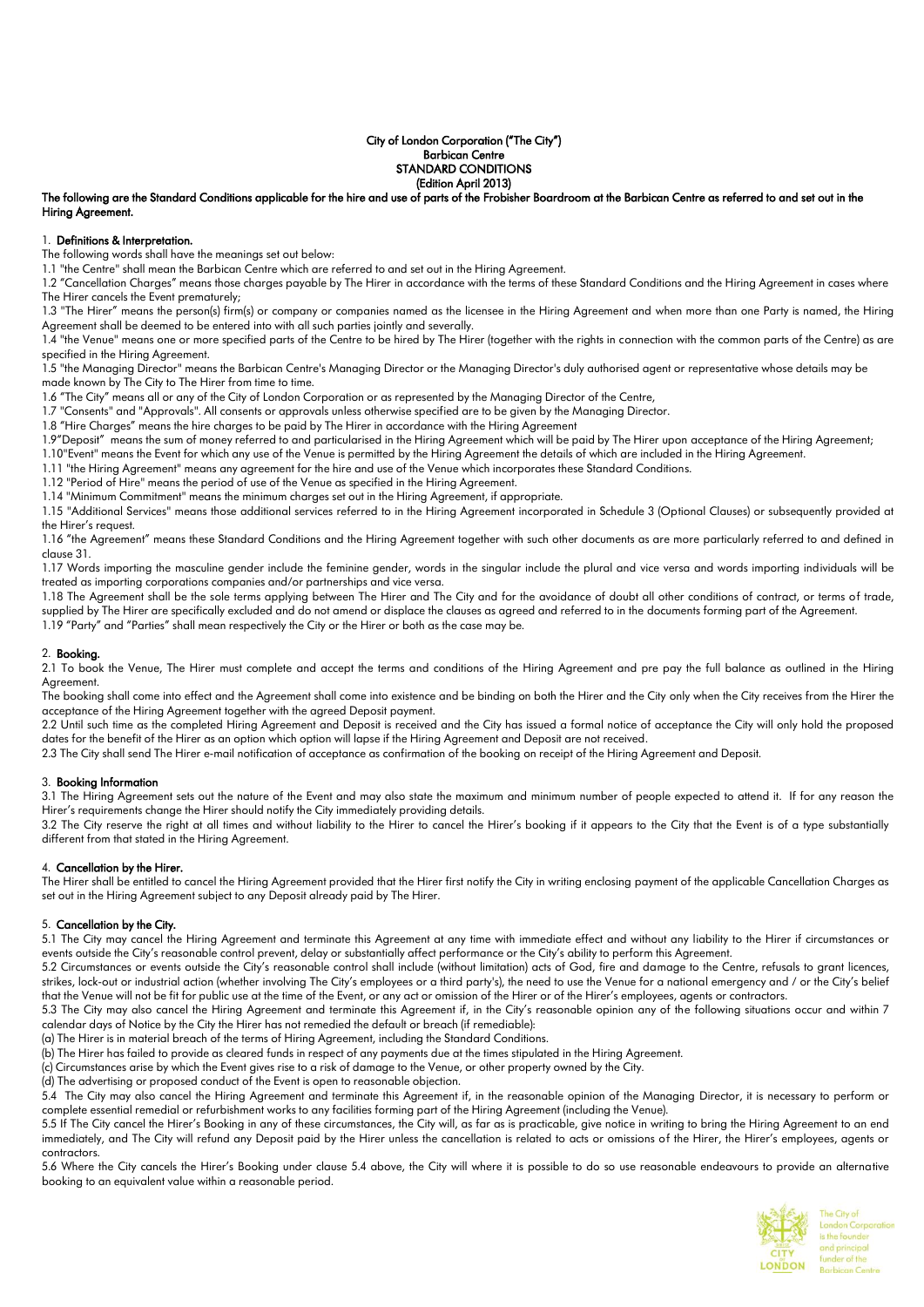# 6. Charges.

6.1 The charges (if any) for hire and use of the Venue are stated in the Hiring Agreement. These charges will be fixed from the time The Hirer receives written confirmation of booking in accordance with clause 2.3. All other charges will be based on the City's price list current at the date of the Event. All charges may be adjusted by any changes in tax or duty subsequent to the date of the price list, or booking confirmation (as applicable). If on the above basis, charges (excluding elements which are not taken into account in calculating the Minimum Commitment, e.g. drink) total less than the Minimum Commitment, the Hirer will pay a charge equal to the Minimum Commitment plus such elements not taken into account.

6.2 The Hirer will pay all charges relating to telephone calls, photocopying and facsimile and other services made or used by the Hirer within the Centre during the Period of Hire.

6.3 The Hirer will also pay the reasonable costs of installation of any special machinery electrical equipment or fitting which may be required for the purpose of the Event and the reasonable cost of any additional staff required in connection with the operation thereof, the need for such installation having been agreed with the Hirer in advance and properly recorded in the Hiring Agreement.

6.4 The Hirer will also be required to pay the proper fees and expenses of any professional advisers or the fees and expenses of any Statutory Authority incurred in connection with any approval or appropriate professional or technical advice and service given to the City for the purpose of dealing with any queries raised in relation to Additional Services required and or any licensing or regulatory charges.

6.5 The Hirer will vacate the Venue at the end of the Period of Hire and in the event of failure to vacate the Venue or by the agreed time will be liable for additional Venue specific Hire Charges as set out in the Hiring Agreement.

7. Third party charges. If, at the Hirer's request, the City purchases goods or services from a third party, the City will charge the Hirer a purchase price and may add a handling charge equal to 12.5% of the purchase price. The City will normally require the full purchase price and handling charge to be paid in advance of such purchase but may in its absolute discretion agree to accept a deposit prior to purchasing the goods or services with the balance to be paid with the Hire Charge. If the Hirer cancels for any reason, the Hirer must pay the purchase price and any handling charge in addition to any third party cancellation charges.

# 8. Further Deposit.

The City may at any time require payment of further deposits (Further Deposits) beyond that indicated in the Hiring Agreement on account of charges that are or may, in the City's reasonable opinion, become due including any third party charges [These may exceed the charges indicated]. The Hirer must pay any Further Deposit required within the period specified by the City.

# 9. Time and manner of payment.

9.1 After the Event (or upon it being cancelled in accordance with clauses 4 or 5 herein) the City will invoice the Hirer for the balance of any amount due to the City (if any). The Hirer must pay any outstanding amounts due upon departure for any additional services ordered during the event.

9.2 If the Hirer fails to pay the Deposit by the date that payment is due the City may (without prejudice to any other right or remedy the City may have) cancel the Hirer's booking. If the City cancels the Hirer's booking in these circumstances, the booking shall be treated as if it were cancelled by The Hirer and Cancellation Charges shall become due.

9.3 All sums for pre pre ordered event services due under the Hiring Agreement shall be paid in advance, in sterling, in London without any deduction.

# 10. Catering.

All catering must be ordered from the Centre's Resident Caterers. Neither the Hirer nor the Hirer's guests shall (without the City's prior written permission) bring into the Centre any food, liquor or other refreshment nor do anything which may infringe the sole right of the City or its authorised contractors to supply food, liquor or other refreshment.

# 11. Smoking.

It is illegal to smoke anywhere in the Centre The Hirer will ensure that the Centre's 'No Smoking' rules are observed in throughout the Centre and instruct the Hirer's guests that they may not smoke anywhere in the Centre. The Managing Director may at his sole discretion designate an out door smoking area for use by the Hirer and the Hirer's quests

# 12. Hire and Use of Barbican Centre and the Venue.

12.1 The Hirer will be permitted the non exclusive access to and use of the Venue for the agreed number of guests as set out in the Hiring Agreement and shall not (without the City's prior consent) sub-license or share occupation of the Venue or any part of it. In addition the Hirer together with the Hirer's guests will be permitted to pass and repass across any common areas of the Centre for the purposes of access to the Venue but for the avoidance of doubt, such common areas will not form part of the Venue for the purposes of the Hiring Agreement.

12.2 The City reserves the right for its officers, staff, contractors and agents to enter and remain upon the Venue at all times in the furtherance of their duties.

12.3 Unless approval is given in advance the Hirer must not use any common areas within the Centre, which are outside the Venue for registration of guests for distribution or display of promotional material or for display of company signs or notices.

12.4 The Hirer may have access to the Venue between the opening time and the closing time stated in the Hiring Agreement. The Hirer may not alter the starting time of the Event without The City's prior consent and the Event must end no later than the End Time set out in the Hiring Agreement.

12.5 The Hirer must not show commercially available films or videos or, perform plays or play any live or pre recorded music without the City's prior written approval and The Hirer will be responsible for all licensing fees and royalty charges. For the avoidance of doubt, the playing of live, recorded or amplified music and the performance of plays and other entertainment is limited and controlled in accordance with the Centre's Premises Licence which, and the Managing Director will consider his obligations under that licence before considering any application for consent under this clause.

12.6 The Hirer may take photographs and make video recordings of the Hirer's Event for The Hirer's private use only. If the Hirer wishes to take photographs or make video recordings in the Centre for public relations or any commercial purposes the Hirer must, obtain the Managing Director's prior written consent. 12.8 Without prior written permission the Hirer shall not:-

(a) make any alterations to the structure, internal layout, fittings, decorations or furnishings of the Centre or Venue;

(b) fix anything to the walls, ceilings, floors or pillars of the Centre or Venue by nails, screws, drawing pins, tape or other means;

(c) suspend anything from the ceiling of the Centre or Venue until it and the way it is to be hung has been approved, and shall not raise or lower anything from the ceiling or other similar place during the Event.

(d) write on any walls or surfaces other than the 'ideas wall' as indicated by Barbican staff.

12.9 If permission is granted in accordance with clause 12.8 it will be on the understanding that the Hirer will ensure after the Event that all alterations are reinstated and that all machinery, electrical equipment or fittings brought on to the Centre by the Hirer's or the Hirer's contractors or guests are removed and the Centre and Venue restored and left clean, tidy and in as good a state and condition as before the Event and in all respects to the reasonable satisfaction of the Managing Director.

12.10 The Hirer shall provide and maintain adequate fireproofing to all structures, goods, chattels, fittings, decorations and furnishings provided by the Hirer or the Hirer's contractors or guests and used in connection with the Event all to the satisfaction of the Managing Director.

12.11 The Hirer shall not bring or use any explosives or dangerous substances into or in the Centre or use naked lights or hold any Event that might involve danger to the public.



The City of London Corpo is the founder and principal funder of the **Barbican Centre**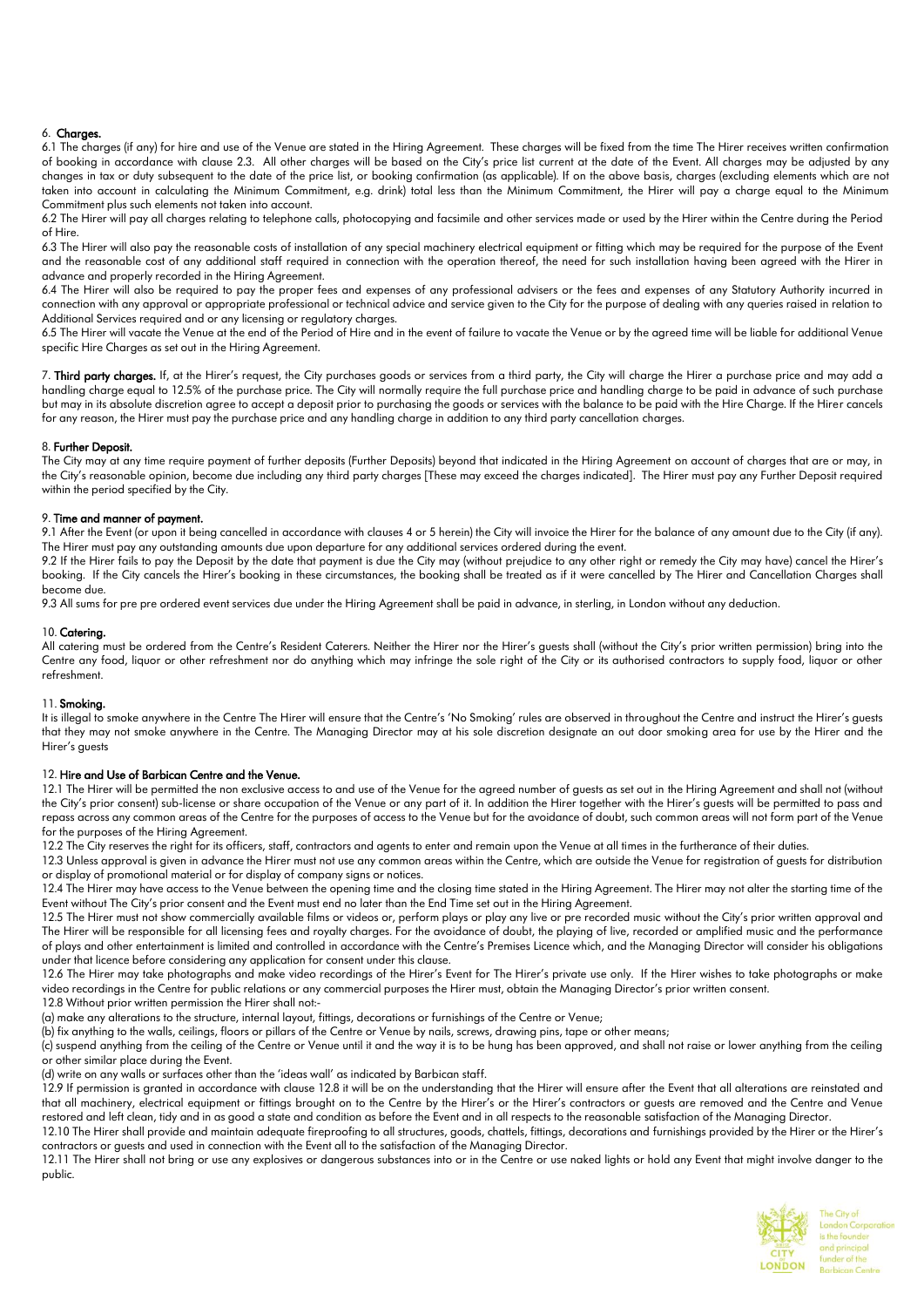12.12 The Hirer shall not do anything, or fail to do anything, which might offend against any law, statutory regulation or any of the conditions, requirements and regulations of the City or which might in any way imperil any licence or statutory or other consent granted in respect of the Centre.

# 13. Health and Safety

13.1 The Hirer shall comply with all health and safety legislation, approved codes of practice and guidance which are relevant to the Hirer's Event or the Hirer's use of the Venue including without limitation the Health and Safety at Work etc. Act 1974.

13.2 The Hirer shall ensure that The Hirer's guests, contractors, staff and agents comply with the legislation referred to in clause 13.1 and 13.2.

13.3 The Hirer shall comply with all health and safety and emergency procedures and instructions notified to the Hirer by the City. It shall be the Hirer's responsibility to notify the Hirer's guests, contractors, staff and agents of these procedures and instructions and ensure their compliance.

13.4 The Hirer shall liaise with the City's personnel in connection with any electrical appliances, power supplies, drainage and ventilation as necessary. No electrical equipment shall be fixed or installed at the Venue or the Centre without the approval of the City's Barbican engineering office and all portable equipment must have an appropriate, valid and current test certificate.

13.5 Without prejudice to any other right or remedy set out in this Agreement or available to the City in common law or under statute, in the event that any person is injured, becomes ill or dies as a result of the Hirer's failure to comply with this clause or as a result of any act, omission on The Hirer's part or on that of the Hirer's invitees, agents, contractors or guests, the Hirer shall be liable for and shall fully and promptly indemnify the City against any loss, costs, damages, claims or expenses (including reasonable legal expenses) incurred by the City and arising from such injury, illness or death.

#### 14. Managing Director's Authority

14.1 The Hirer shall:

(a) comply with any requirement of or direction made by the Managing Director who shall be at liberty to suspend or control to any extent any use of any part or the whole of the Venue or the Centre which in his reasonable judgement is not in accordance with these Standard Conditions or the Hiring Agreement or any Special Conditions that may have been agreed as set out in the Hiring Agreement;

 (b) in addition to the City's rights under clause 12.2 above permit the Managing Director or his authorised agents or the Police to visit all parts of the Venue at any time and for any purpose.

14.2 The Managing Director reserves the right for security purposes to stop and search any person, object or package entering the Centre and shall be entitled to refuse to allow any person, object or package to enter or remain in the Venue or the Centre which the Managing Director reasonably considers to be a risk or likely to be a risk to the safety or security of the Centre or the people in it. The Managing Director may in any case refuse admission to the Centre to any person who is unable to provide proper authority from the Hirer to enter the Centre. The Managing Director further reserves the right to eject any person or thing from the Centre at any time and for any reason.

# 15. Broadcasting and Publicity.

15.1 The Hirer shall not

(a) issue any ticket of admission except those provided or approved by the Managing Director;

(b) transmit, produce or reproduce by film, video, television or any other means any part of the Event without prior approval of the Managing Director except as provided in Clause 12.5 above.

15.2 The Hirer shall not issue, publish, display or erect any advertisement, poster, programme or literature, which may reasonably be considered by the Managing Director to be in bad taste, obscene or harmful to the reputation of the Centre.

15.3 The Hirer shall not infringe any intellectual property rights of any person or body.

#### 16. Property left at the Venue or the Centre.

16.1 Any property brought onto the Venue or the Centre shall be the entire responsibility of the owner. Except as provided in clause 16.2 below, the City shall not be liable whether in tort or contract for any loss damage or destruction of such property however caused.

16.2 In the event that the City agree in writing to provide the Hirer with any storage space, the City shall take reasonable care of any property kept at such storage space commensurate with the nature of the space provided. Such reasonable care shall not extend to the continuous presence of or supervision by the City's staff. The City's liability for any item left by the Hirer at the storage space shall be limited to £100 per item or a maximum of £1000 in respect of all items left by the Hirer at the storage space.

16.3 It shall be the Hirer's responsibility to ensure that all the Hirer's staff, agents, contractors and guests are aware of this clause and the Hirer shall indemnify The City against any loss damage claim expense or cost incurred by the City as a result of a claim made by any such person in respect of lost damaged or destroyed property.

#### 17. The City's Obligations.

17.1 At the City's own expense the City shall keep the Venue clean and free from rubbish and debris on a daily basis provided that

- (a) This obligation shall not extend to the cleaning and removal of rubbish which exceeds or differs substantially from the type reasonably generated during bookings of the Centre for purposes similar to the Event.
- (b) If any structures goods chattels rubbish or debris which it is the Hirer's responsibility to remove from the Centre in accordance with this Agreement or the Hiring Agreement are not so removed to the reasonable satisfaction of the Managing Director then the Managing Director shall be entitled to arrange for their removal from the Centre at the Hirer's expense. All such costs shall be recoverable from the Hirer as a debt due on demand.

 (c) The City shall not be liable for any damage occurring to these items by reason of their removal under clause 17.1 (b), nor will the City be responsible for their subsequent safe keeping or storage.

17.2 The City shall provide such staff equipment and services as are specified in the Hiring Agreement but if such staff equipment and services are wholly or in part unavailable due to circumstances outside the City's reasonable control the City's liability shall be limited to a refund or reduction as appropriate being a fair proportion (to be determined by the Managing Director) of the charges referred to in the Hiring Agreement for the use of the Venue.

#### 18. Behaviour during Event.

18.1 The Hirer shall be responsible for the orderly and safe conduct of the Event, for ensuring that nothing that the Hirer, the Hirer's employees agents, contractors or guests do interferes with any other person's use or enjoyment of the Centre, causes a nuisance, is an infringement of or renders possible the forfeiture of the City's Premises licences or the City's rights to sell intoxicating liquor or to provide or permit music and dancing, theatre or other permissions attaching to the Centre (or part of it).

18.2 In particular the Hirer must not permit any unlawful activities in the Venue including without limitation illegal betting, gaming or drinking. The Hirer shall indemnify the City fully against any claims, loss, damages or demands costs or expenses arising as a result of breach of this clause.

18.3 The Hirer shall not do or say anything which may injure or tend to injure the City's reputation or which may break or infringe any licence, statute, bye-law or regulation. Equally the Hirer must not fail to do anything, which may lead to the same outcome.

18.4 Music is allowed only in specified parts of the Centre and then only if booked and approved in writing in advance by the Managing Director. As the Centre is in close proximity to residential areas, amplified music cannot be provided and noise must be kept to moderate levels. Should this provision be infringed, the City reserves the right to stop the performance of music or the Event forthwith at any time during the Event.

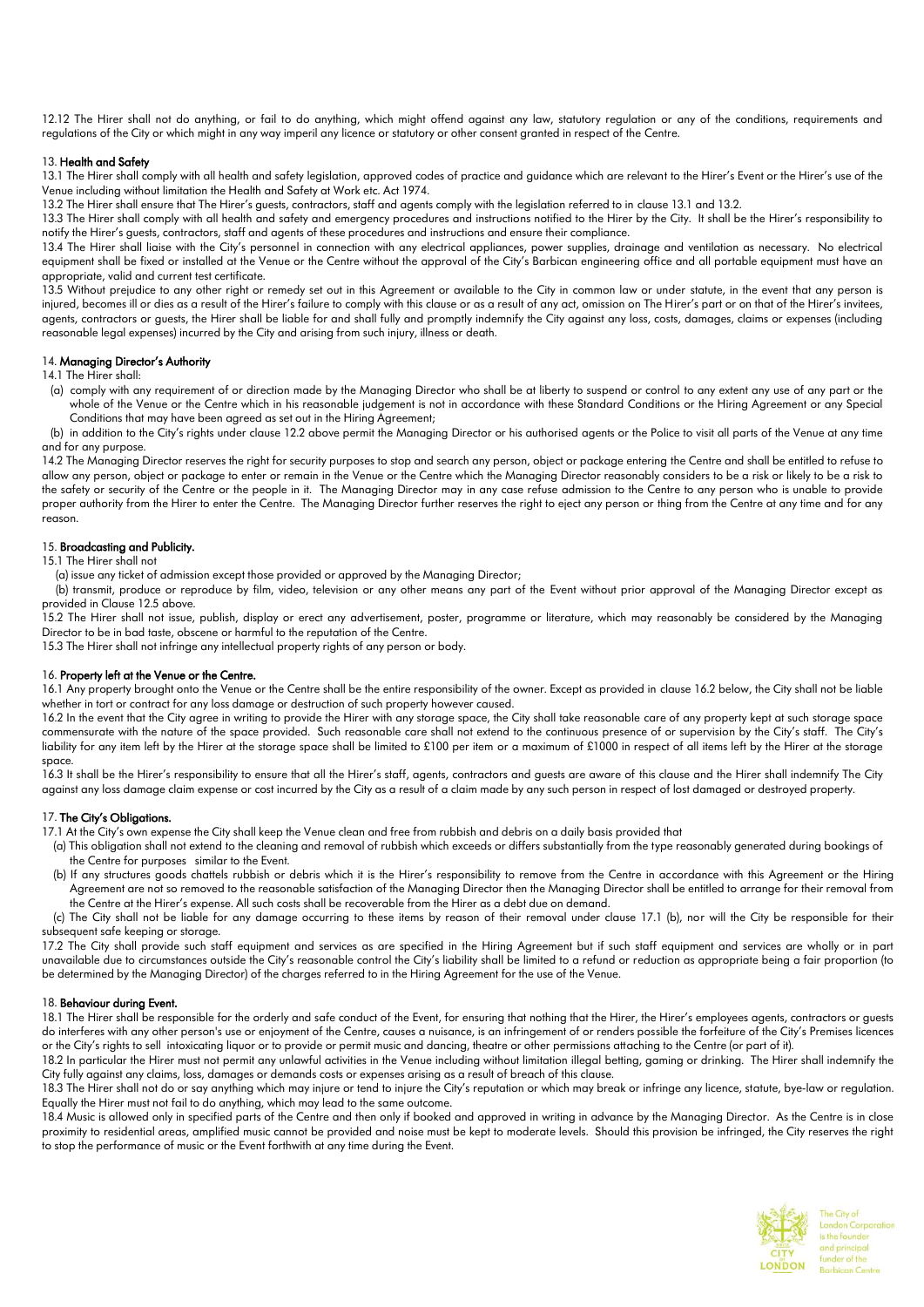#### 19. Indemnity.

19.1 Apart from the result of the City's negligence or breach of statutory duty, the Hirer shall be liable for and shall indemnify the City against all losses damages claims costs or expenses (including legal expenses) incurred directly or indirectly in connection with the Hirer's use or occupation of the Centre or Venue which arise from any deliberate fraudulent or negligent act or omission, breach of this Agreement or breach of statutory obligation by the Hirer, the Hirer's agents employees, contractors and guests. Such liability and indemnity shall include, but without limitation, claims made against the City by third parties and claims in respect of personal and bodily injury and damage, loss or destruction of any property caused by the Hirer, the Hirer's employees, guests, agents or contractors.

19.2 In any event, and notwithstanding anything referred to elsewhere in this Agreement, the City shall not be liable to the Hirer, the Hirer's employees contractors, agents, or guests under any circumstances for consequential special or indirect loss and the City's liability in respect of any other loss or damage shall be limited to The Hirer's reasonable and proper direct costs wholly necessarily and demonstrably incurred up to a maximum of £15,000 or twice the charge for the Venue (excluding catering and third party charges) whichever is the lesser. This limitation shall not apply to death or personal injury caused by negligence or breach of statutory duty. For the avoidance of doubt but without limitation the City shall not be liable to the Hirer for loss of business, profits or contracts or any damage to the Hirer's reputation or image in the event the City cancel the Hiring Agreement or terminate the Agreement under the provisions of clauses 5 and 22 or in the event that the City are in breach of contract.

#### 20. Insurance.

20.1 The City maintains Public Liability Insurance ("the Policy") for the benefit of all those who hire any part of the Centre for their private non-commercial use under this form of agreement which covers Hirer's for their legal liability. Subject to the Policy terms (copy available on request) this insurance makes provision for claims arising from accidental bodily injury and for damage for which the Hirer would be liable and which could arise under the indemnity given by the Hirer under clause 19 above in respect of the use of the Centre during the period of hire, up to a maximum of £5m. The Hirer acknowledges that the Policy does not apply where the occupation or use of the Centre is for the operation of any trade or business.

20.2 In the event that the Hirer has their own Public Liability Insurance, that policy shall take precedence and the Policy shall be of no effect until the limit of indemnity of the hirer's policy is reached, unless the legal liability being covered arises as a result of the City's negligence, in which case, the Policy shall take precedence. In the event of reliance upon the Policy the Hirer shall satisfy themselves as to the adequacy of such and will be responsible for any excess risk or risks not covered by the Policy.

### 21. Complaints and claims.

21.1 If The Hirer has a complaint, the Hirer must notify the City immediately and the City will use reasonable endeavours to resolve the complaint. If any complaint or claim arises out of the booking or the City's performance of the Hiring Agreement, the Hirer must notify the City in writing within 7 days after the end of the Event. 21.2 If the complaint can not be amicably resolved between the Hirer and the City, either side may refer the dispute to mediation to the Centre for Effective Dispute Resolution (CEDR) in accordance with their then current rules.

#### 22. Termination

22.1 The City may terminate the Hiring Agreement immediately at any time;

- (a) If the Hirer commits any breach of clause 27 below or becomes bankrupt, has a receiver, administrator or administrative receiver appointed, goes into liquidation, or ceases to carry on business then the City may terminate this Agreement forthwith on written notice.
- (b) If the Hirer is in breach of any of the Hirer's obligations under these Standard Conditions or the Hiring Agreement (including the obligation to pay the Hire Charges and other sums due) and fails to rectify such breach within 72 hours of being notified of the breach by the City.

22.2 In the event of termination in accordance with clause 22.1 the booking shall be cancelled and full payment of all charges due under these Standard Conditions, the Hiring Agreement and any Additional charges shall immediately become payable as a debt due to the City.

22.3 Either Party may terminate this agreement if the booking can not proceed due to an event of force majeure.

#### 23. Freedom of Information

23.1 The Hirer acknowledges and accepts that the City is bound by the Freedom of Information Act 2000 ("FOIA") and the Environmental Information Regulations 2004 ("EIR").

23.2 In the event that the City receives a request in connection with this Agreement under the FOIA or the EIR, the Hirer shall assist and cooperate with the City at no charge and within such timescales as the City may reasonably specify to enable the City to meet any requests for information in relation to this Agreement which are made to the City.

23.3 the City shall be responsible for determining in its' absolute discretion whether or not any or all confidential information is exempt from disclosure in accordance with the FoIA or the EIRs;

#### 24. Waiver

24.1Failure by the City at any time to enforce the provisions of the Agreement or to require performance of any of the provisions of the Agreement may not be construed as a waiver of such provision and will not affect the validity of the Agreement or any part of it or the right of the City to enforce any provision of the Agreement.

#### 25. Severance

25.1 If any provision of the Agreement becomes or is declared by any Court of competent jurisdiction to be invalid or unenforceable in any way, such invalidity or unenforceability will in no way impair or affect any other provision all of which will remain in full force and effect

# 26. Partnership and Tenancy

26.1 Nothing contained in this Agreement is to be construed to create any partnership or tenancy between the City or the Hirer or to give any right of possession of any part of the Centre to the Hirer but on the contrary the whole of the Centre and Equipment will during the continuance of this Agreement and afterwards be and remain in the sole ownership possession and control of the City.